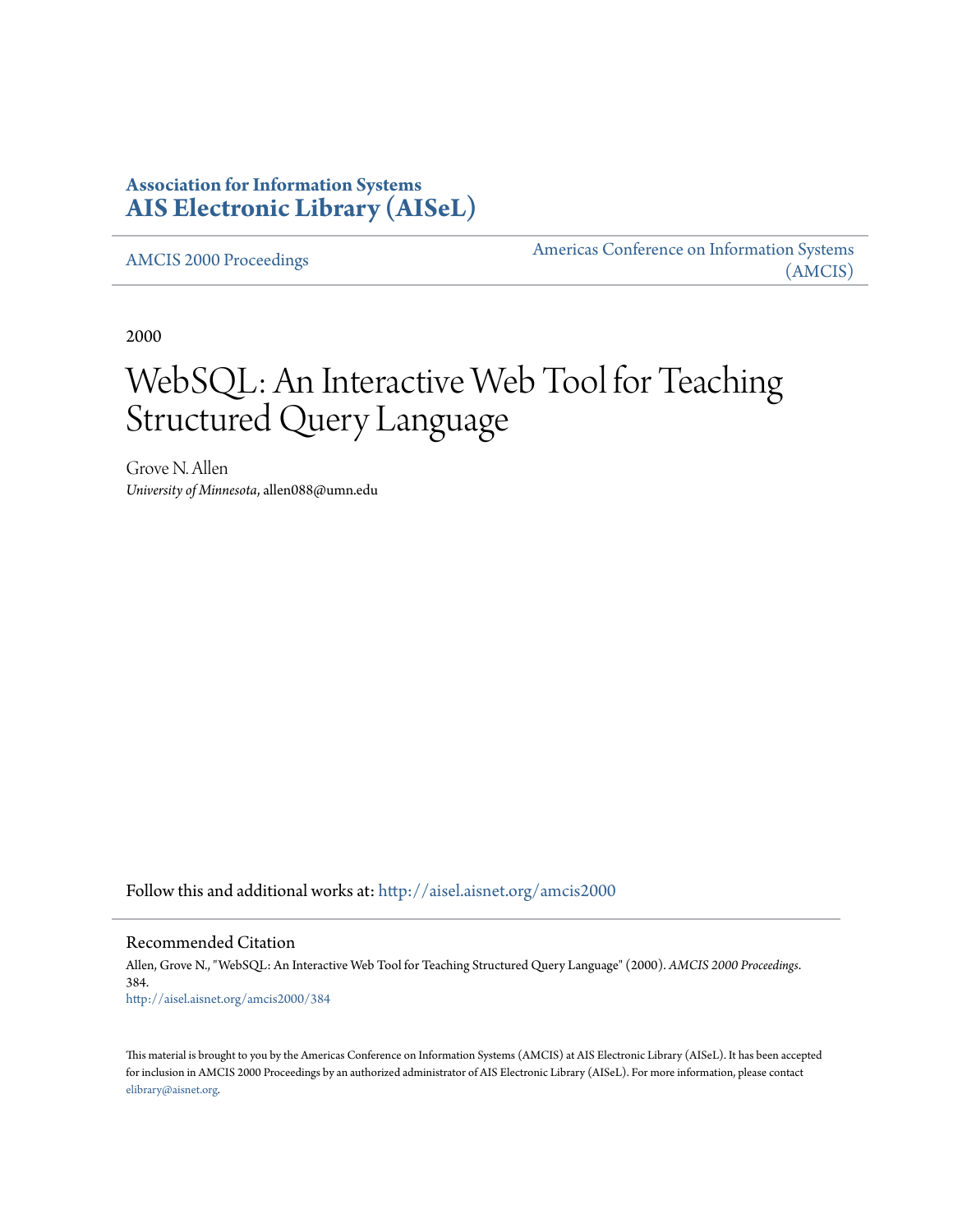# **WebSQL: An Interactive Web Tool for Teaching Structured Query Language**

Gove N. Allen, Department of Information and Decision Sciences University of Minnesota, allen088@umn.edu

## **Abstract**

WebSQL is an interactive Internet tool for teaching Structured Query Language (SQL). It can be accessed from a Web Server running at the University of Minnesota or downloaded and installed on a Web Server at any accredited educational institution. It facilitates the learning of SQL by providing an interface to major database management systems for query execution on the web. It allows students to learn with large, rich databases, without the usual problems associated with installing client/server database systems in a lab on a traditional campus. The accompanying interactive SQL tutorial makes use of the these advantages in by allowing students to invoke the WebSQL query interface and dynamically modify and execute any example query.

## **Introduction**

WebSQL is an interactive Internet tool for teaching Structured Query Language (SQL). It can be accessed from a Web Server running at the University of Minnesota or downloaded and installed on a Web Server at any accredited educational institution. The installation at the University of Minnesota provides real time access to a number of different databases implemented in a number of different database management systems (DBMSs), including Oracle 8, MS SQL Server 7, Interbase 5, and MS Access 2000. WebSQL has several advantages over LAN-based or standalone alternatives for teaching SQL. These include the ability to install the DBMS and a number of alternative databases on machines directly accessible to the web server and use "thin clients" to access them, the ability to log query attempts and analyze errors, and the ability to track the amount of time taken to successfully compose various types of queries. This paper presents WebSQL, discusses its advantages in teaching SQL and introduces the specific implementation available at http://www.WebSQL.org. WebSQL also logs the queries made by students giving instructors the ability to examine the process by which their students are solving homework problems. This allows instructors to identify common problems students are making as well as to determine how long students are spending completing assignments.

# **Interactive SQL**

Virtually all relational database management systems (RDBMSs) provide a mechanism to interactively execute SQL statements against a database. In Oracle the tool is

called "SQL\*PLUS", in MS SQL Server it is called the "Query Analyzer," in Interbase it is called "ISQL." These enable a connection to a specified database and present a "blank screen" in which SQL statements can be entered and executed. Query results are typically displayed in a separate window. Often queries and query results can be saved to a log.

## **Web-Based vs. LAN-Based SQL**

In a LAN-based environment, the DBMS must be installed on one machine and the interactive SQL tools must be installed and configured on each machine that will be used to access it. Currently this is often achieved by having a particular lab configured with the interactive SQL tools. However, in today's climate where many students are part-time, labs are overcrowded, and most students own computers that are comparable to (or superior to) lab equipment, it is inconvenient at best and infeasible at worst to use a LAN-based environment to teach SQL.

One of the biggest benefits of using a Web-based tool for teaching SQL is that the client machine requires no software beyond a browser. This means that students can access a database and execute SQL queries from any machine that can connect to the Internet. This benefit is particularly important for distributed learning programs, where students may never come to a traditional campus. Although most RDBMSs provide an interactive SQL tool that is capable of making a remote connection over the Internet, as mentioned above, these must be licensed and installed on each client, requiring significant time and expertise.

# **Web-Based vs. Standalone SQL**

The problem of installing remote connection tools can be solved by eliminating the client/server model altogether and using local installations of the database engine. This is one of the reasons MS Access is a popular tool for teaching SQL in spite of its relatively nonstandard and awkward SQL implementation. Products such as Personal Oracle and Local Interbase have also been used for this reason. While this approach solves the problems surrounding remote connection, it brings other problems to the surface. In the standalone model, students must install an entire database package simply to execute SQL statements against a database. Complicating matters, in the case of MS Access, the DBMS is often installed along with other software or is pre-installed (with undesirable settings) by the computer manufacturer.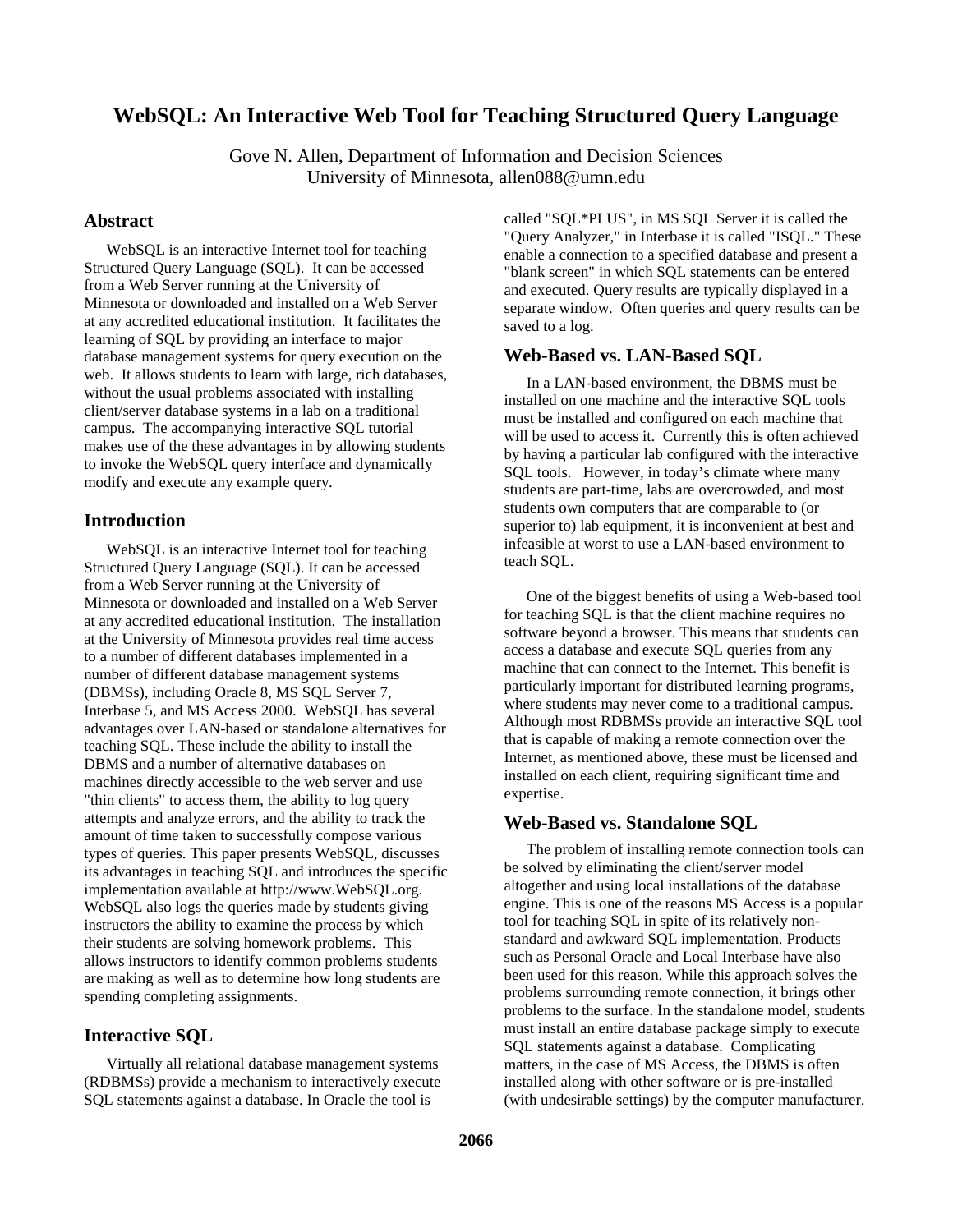Further, when a student relies on a local installation of a database engine, the student must also rely on local data and local hardware. This requires the database to be distributed to each student and causes several problems. First, students will frequently have different, incompatible versions, of the DBMS. The "least common denominator" must be used. More importantly, it is infeasible to use databases of more than a few megabytes due to the logistical issues of physical distribution. Few experiences help students understand the power of today's RDBMSs like seeing the results of a query that processes hundreds of thousands to millions of rows in fractions of a second.

Thus a Web-based tool for executing SQL statements allows students to get right to the business of learning SQL with the benefit of large and rich databases, without the need for lengthy and frustrating local installations. Furthermore, they can complete their exercises from virtually anywhere in the world.

#### **Interactive SQL Tutorials**

The value of using interactive tutorials for teaching SQL is clear. Feedback is fundamental to the learning process (Brehmer and Allard, 1991; Senge 1992, Sterman 1987). Making query results available to students studying SQL increases the level of feedback they receive as they are forming their earliest perceptions of Structured Query Language. With a Web-based, interactive SQL tool, creating an interactive tutorial is a simple matter.



- ! A user with a browser requests a query to be executed.
- $\bullet$  The browser sends an HTTP request (including the query) to the web server.
- $\bullet$  The web server begins building the HTML response to the HTTP request.
- $\bullet$  The web server requests the database server to execute the query.
- $\Theta$  The database server executes the query.
- $\bullet$  The database server sends the result set of the query to the web server.
- $\bullet$  The web server uses the query results to finish building the HTML response.
- $\bullet$  The web server sends the HTML response to the browser that requested it.
- ) The browser renders and displays the HTML document containing the results of the query.

**Figure 1. The process used by WebSQL to access databases.** 

|                 | <b>WebSQL Login</b>                                                                                               |
|-----------------|-------------------------------------------------------------------------------------------------------------------|
|                 | <b>Carlson School of Management Web Database Utility</b><br><b>Instructions - SQL Tutorial - More Information</b> |
|                 | Database: Oracle 8I: Oracle 8i (Use for all Oracle 8i connections) v                                              |
| Usemame: Scott  |                                                                                                                   |
| Password:       |                                                                                                                   |
| Reset<br>Log in | Advanced Login                                                                                                    |

**Figure 2: Database Connection**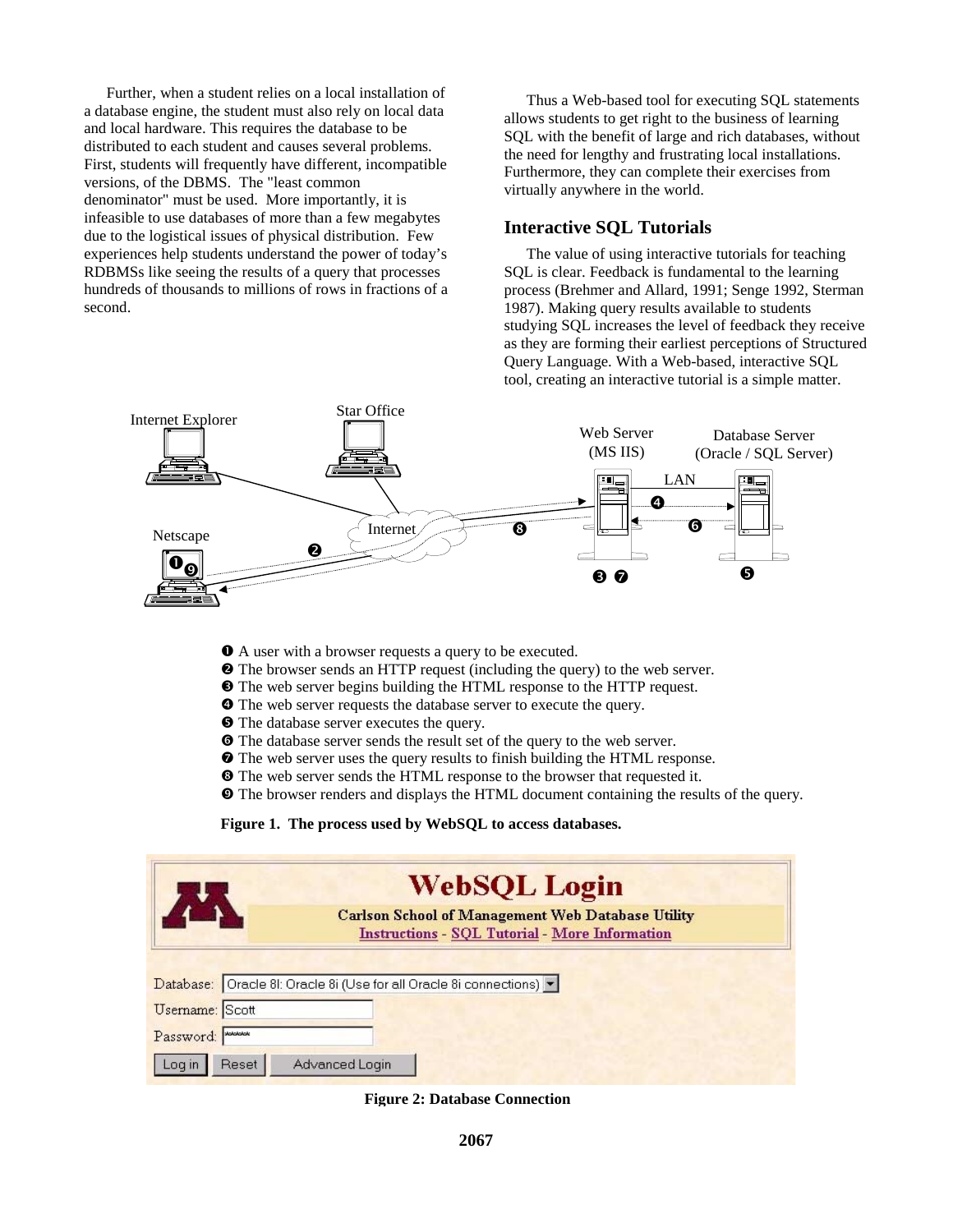Links can be embedded in the tutorial that directly connect to the tool and enable students to execute example queries with the click of a mouse.

Moreover, confirmation bias, the propensity to affirm prior interpretations and to ignore, or reinterpret evidence that runs counter to an already-formed interpretation, can hinder the learning process (Hutchins, 1995). By providing an environment that facilitates students' efforts to find out what does not work, in addition to what does work, students can easily test assumptions made about syntax—before those assumptions are summarily accepted or expelled by the confirmation bias. One of the main problems with virtually all static tutorials is that they only show what works. One of the most powerful techniques in learning is experiencing that which does not work (Sitkin, 1992). An interactive SQL tutorial allows students to experience what does not work by allowing any of the example queries to be modified and reexecuted.

#### **WebSQL**

WebSQL is an interactive environment for executing SQL statements against a DBMS and for the displaying of the results via the Internet. It was developed at the University of Minnesota by the author for instructional use. Built using Microsoft's Active Server Pages (ASP) and Active Data Objects (ADO), WebSQL accepts an SQL statement from a browser as a part of an HTTP request, executes the statement, builds an HTML file with the results of the query, and then sends that file back to the browser for display. Figure 1 shows the steps WebSQL takes to process a query and return its result set.

Because the web server generates a static HTML document in response to the browser's query request, WebSQL will work with virtually any browser and from behind most firewalls. WebSQL returns a specified number of records to the browser (the default is 10) and allows the user to retrieve the next part of the result set if desired. This makes WebSQL very well suited for use by students who access the Internet through dial-up connections. The user controls the amount of data that will be transferred.

There are two steps necessary to access a database using WebSQL, connecting to the desired database and specifying the query. Students connect to the desired database by selecting from a list of available databases and supplying the proper username and password for the selected database. The WebSQL login page is shown in Figure 2. Once a connection is established, a blank screen is displayed in which the user can specify a query as seen in figure 3. Since WebSQL passes the query on to the connected database, the only constraints placed on which queries can be executed are those imposed by the database engine itself. Upon execution of the query, the specified number of record from the response set is returned to the browser and the page is rendered and displayed as illustrated in figure 4.

Once a query has executed successfully, users can download the result set in one of several delimited formats by following the "Save Results" link as seen at the bottom of figure 4. This allows students to import the results of their query into another program for further analysis and presentation (a feature not implemented by most interactive SQL tools).

|                  | <b>Scott</b>                               | Oracle<br><b>Query Results</b><br>8i |
|------------------|--------------------------------------------|--------------------------------------|
|                  |                                            | Info - Query - Change Login          |
| select           | * from account                             |                                      |
| #                | <b>BALANCE</b>                             | <b>ACCOUNTNO</b>                     |
| 1.               | 14323.34                                   | 1                                    |
| $\overline{2}$ . | 5033.78                                    | $\overline{c}$                       |
| 3.               | 105.21                                     | 3                                    |
| $\overline{4}$ . | 9566.91                                    | $\overline{4}$                       |
| 5.               | 56.22                                      | 5                                    |
| 6.               | 887.39                                     | 6                                    |
| 7.               | 300                                        | 7                                    |
| 8.               | 4824.29                                    | 8                                    |
| 9.               | 5846.25                                    | 9                                    |
| 10.              | 67455                                      | 10                                   |
| Next             | Number of records to display at a time: 10 | Save Results                         |

**Figure 4: Query Results**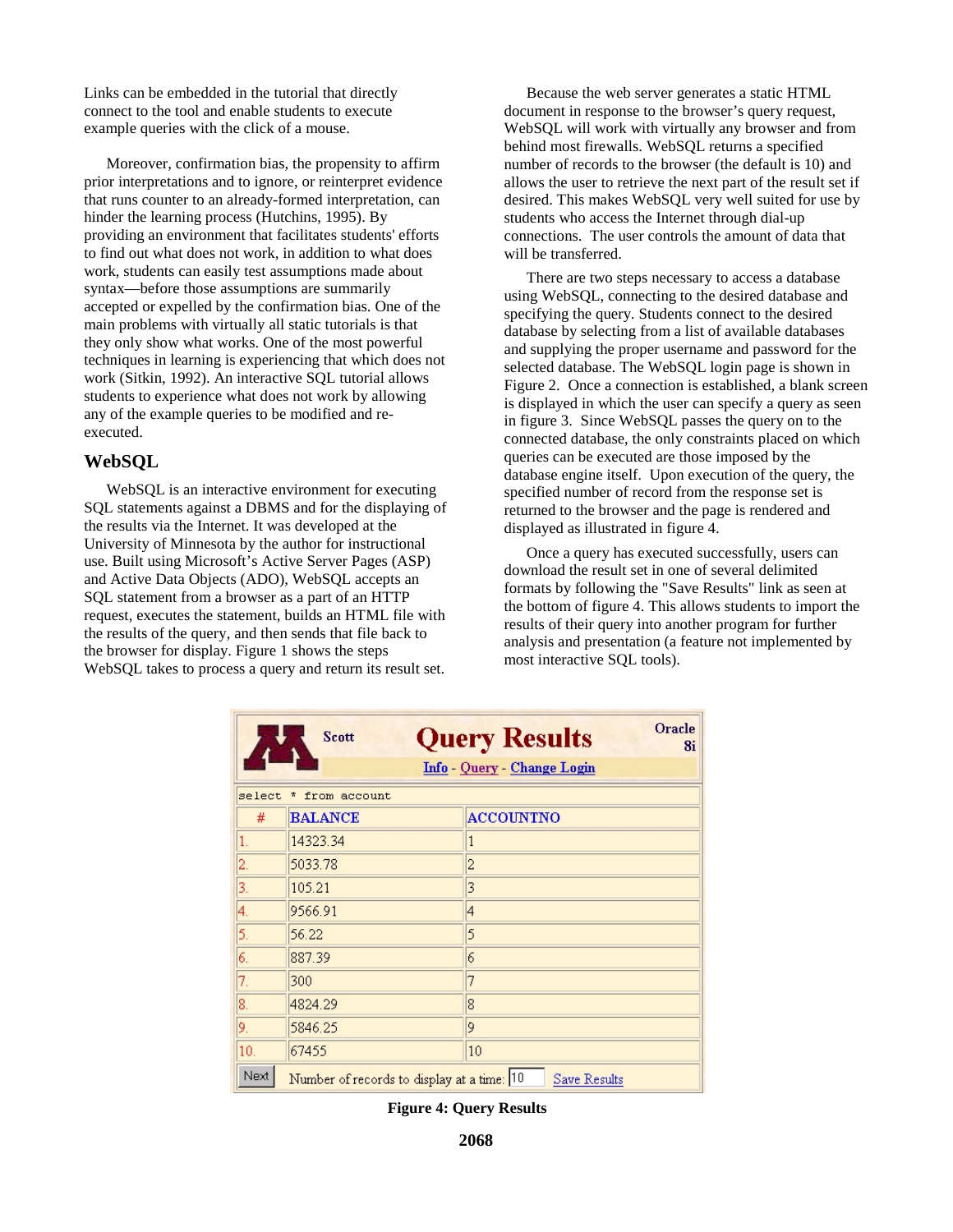| <b>Scott</b>          | <b>Interactive SQL</b>                     | Oracle<br>8i |
|-----------------------|--------------------------------------------|--------------|
|                       | Info - Query - Change Login                |              |
| Query:                |                                            |              |
| Select * from Account |                                            |              |
| Execute<br>Reset      | Number of records to display at a time: 10 |              |

**Figure 3: Query Specification** 

At the University of Minnesota, we provide several databases for students to explore as they familiarize themselves with SQL (and for professors to use as the basis of homework assignments). Three will be highlighted here. The first is a recipe database that has information on over 800 recipes, their ingredients and their nutritional content (including protein, carbohydrates, sodium and fat). The database is implemented in Oracle 8. The second is the history of all automobile crash tests conducted by the National Highway Traffic Safety Administration (NHTSA). Also implemented in Oracle, this database has information on more than 2,500 crash tests conducted over four decades including information on occupant positioning and injury severity. The third is also a database from the NHTSA. Implemented in MS SQL Server 7, this database includes more than 500,000

complaints filed about automobiles and other transportation related products. Also in this database are records of the almost 9,000 manufacturer recalls that have been issued since 1966. This database is significant because of its size—it demonstrates the power of today's relational database management systems by executing complex queries involving hundreds of thousands of joins and comparisons virtually instantly.

Any of these databases can be selected on the WebSQL Login screen. Information about the database table structure and contents can be obtained by following the "Info" link, which can be seen in figures 3 and 4. Additionally, most RDBMSs allow users to execute metadata queries to get more specific information about the tables available. For example, Oracle provides the "CAT" view which displays the catalog of tables



**Figure 5: Tutorial with dynamic query execution**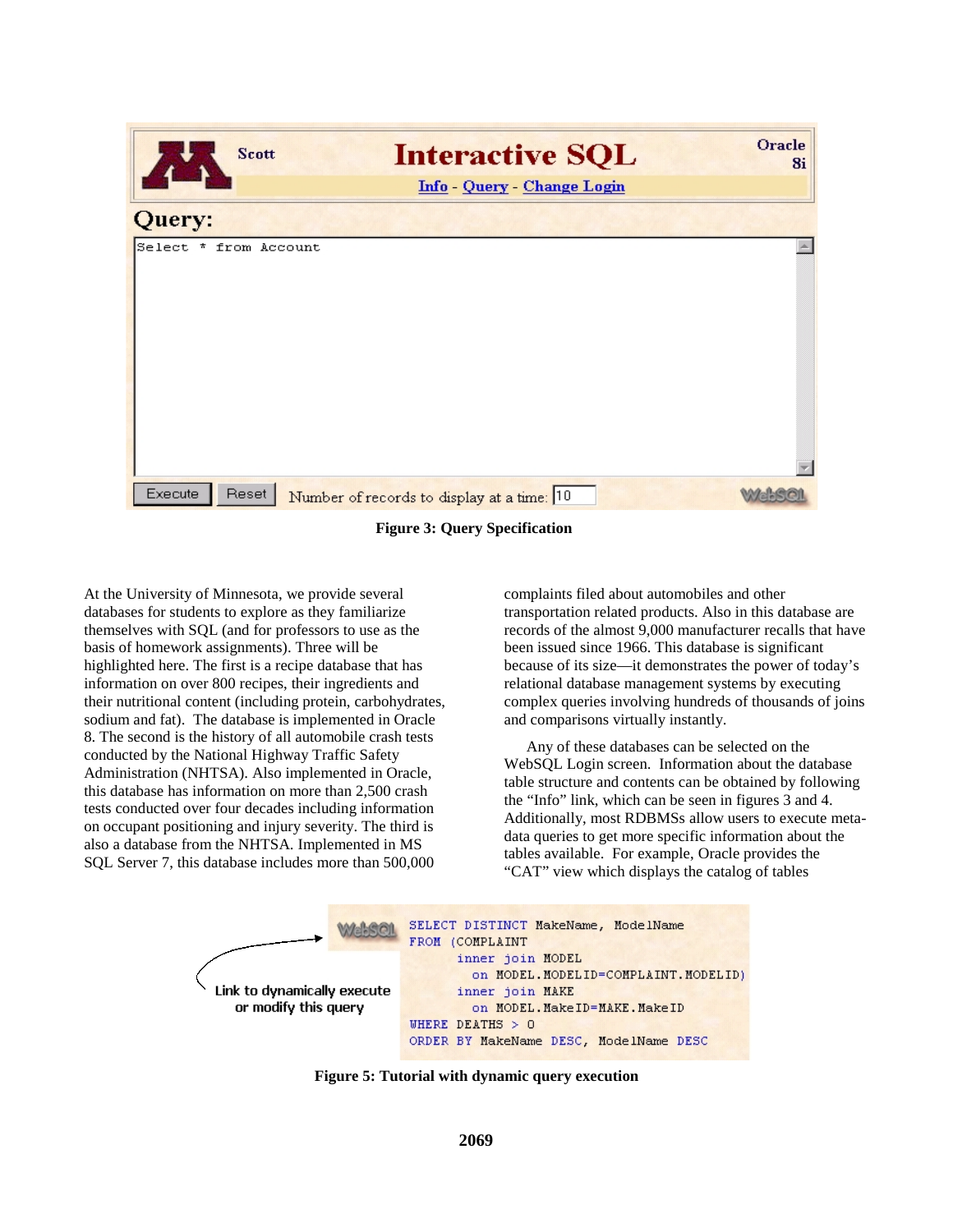|                   | Here is an entity-relationship diagram of the data used in this tutorial: |
|-------------------|---------------------------------------------------------------------------|
| <b>LETTER</b>     | <b>COMPLAINT</b>                                                          |
|                   |                                                                           |
|                   | <b>MAKE</b><br><b>MODEL</b>                                               |
|                   |                                                                           |
| <b>RECALL</b>     | RECALL MODELYEAR                                                          |
|                   | Here are some details about the fields in each table:                     |
|                   |                                                                           |
|                   | <b>LETTER</b>                                                             |
| <b>Field Name</b> | <b>Description</b>                                                        |
| LETTERID          | Unique identifier                                                         |
| <b>LNAME</b>      | First name of the person who filed the complaint (fictitious)             |
| <b>FNAME</b>      | Last name of the person who filed the complaint (fictitious)              |
| <b>CITY</b>       | City where filer resides                                                  |
| <b>STATE</b>      | State where filer resides                                                 |
| LETTERDATE        | Date on letter (or date complaint filed)                                  |
| VIN               | Vehicle Identification Number                                             |
| SOURCE            | Source of complaint                                                       |
|                   | DATEENTERED Date entered into system                                      |

**Figure 6: Tutorial data model and partial table description** 

available to a particular user by issuing the statement "Select \* from CAT." In the case of MS SQL Server, the meta-data are less accessible, so we have provided views such as "TABLES" and "FIELDS" which allow users access to similar information.

## **WebSQL's Interactive Tutorial**

WebSQL contains an interactive SQL tutorial. It allows students to instantly modify and execute any of the queries used in the tutorial. Of course, additional queries can be composed from scratch. Although the tutorial can be printed and used effectively as a static document, the web-version allows students to test their knowledge of SQL as they go. Each example query in the tutorial is accompanied by a link that dynamically executes the query using WebSQL as seen in figure 5. Students then are free to follow the "Query" link to modify and reexecute the query. This feature allows students to execute queries as they study SQL from any computer connected to the Internet, without the need to install any software.

This tutorial uses the NHTSA complaint and recall database, and is described with an entity-relationship

model and descriptions of the fields in the each table. A portion of the supporting information is displayed in Figure 6. This database adds strength to the tutorial in three ways. First it is a large database. Students can see the power of a database management system as queries involving hundreds of thousands of records are executed in fractions of a second. Second, the data are real—not contrived for example purposes. Hence when students execute a query, the results should "make sense." If not, they will not assume that the results are odd because the data are made-up, but more likely that they did not properly formulate the query. Third, the database contains interesting data. Students who use this tutorial often execute additional queries because they are genuinely interested in the answers. They are curious to see if there have been any recalls issued for cars that they or their parents own. They are also interested to see what complaints have been made against their vehicles. (The author was surprised to learn that his vehicle was under recall for nine different problems—for only one of which did he receive notification.) Students executing queries because they are genuinely interested in the answer to the query may experience a different level of motivation than